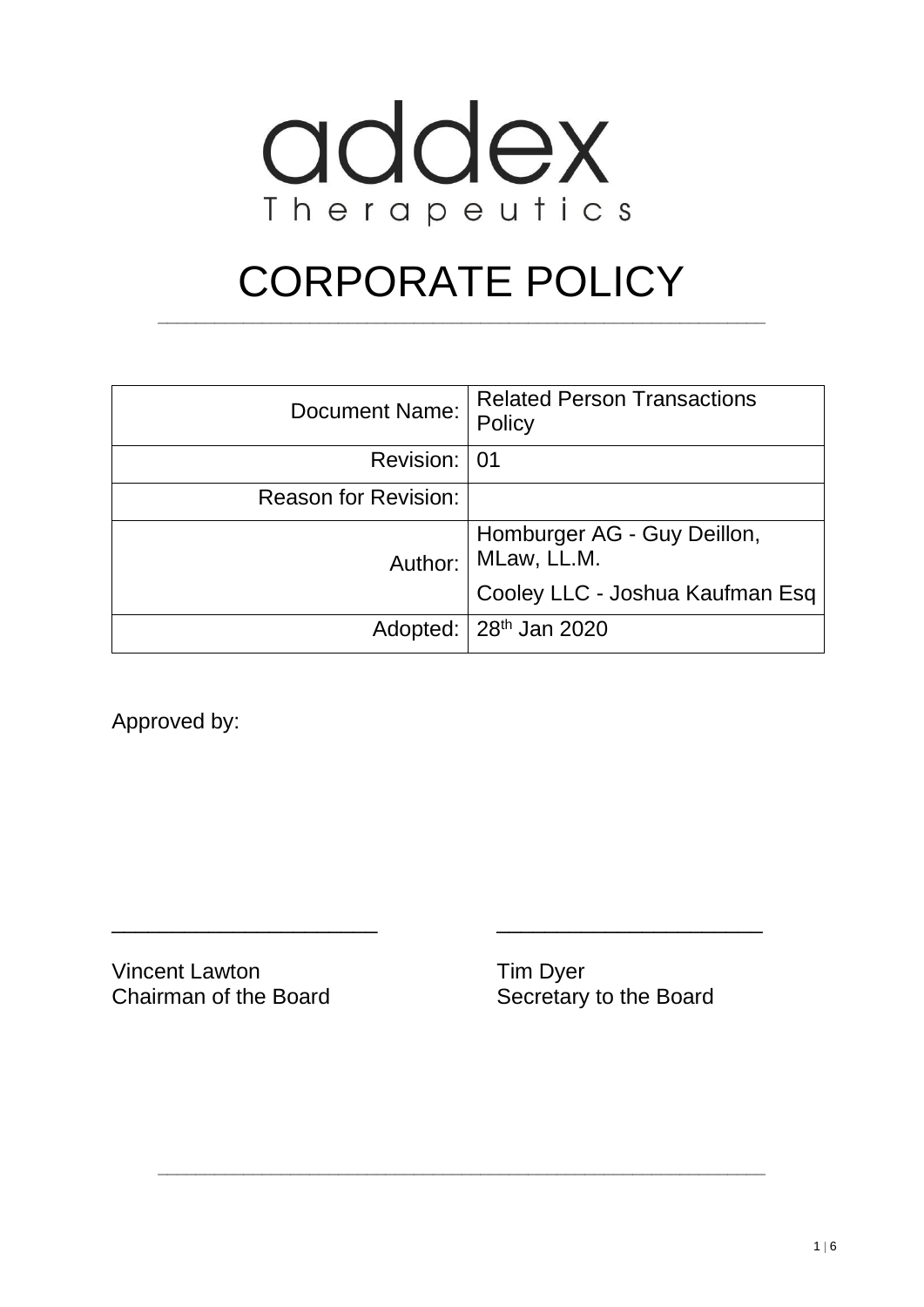|                         | Document Name: | <b>Related Person Transactions Policy</b> |               |
|-------------------------|----------------|-------------------------------------------|---------------|
| <b>CORPORATE POLICY</b> | Revision:      |                                           | addex         |
|                         | Adopted:       | 28 <sup>th</sup> Jan 2020                 | i herapeutics |

#### **TABLE OF CONTENTS**

| 1. |                                                                      |  |
|----|----------------------------------------------------------------------|--|
| 2. |                                                                      |  |
| 3. |                                                                      |  |
| 4. | Identification of Related Persons and Dissemination of Information 4 |  |
| 5. |                                                                      |  |
| 6. |                                                                      |  |
| 7. |                                                                      |  |
| 8. |                                                                      |  |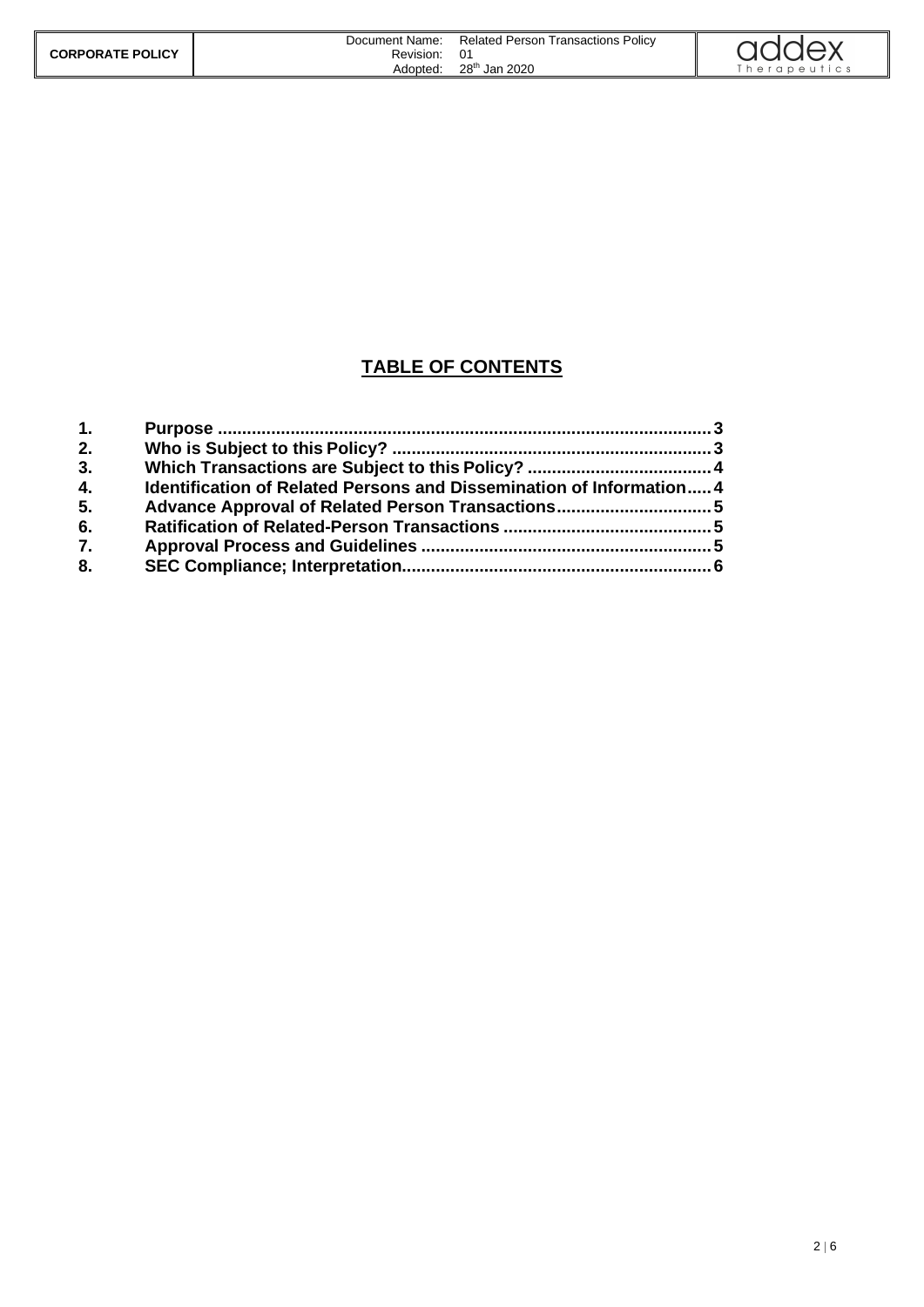|                         | Document Name: | <b>Related Person Transactions Policy</b> |  |
|-------------------------|----------------|-------------------------------------------|--|
| <b>CORPORATE POLICY</b> | Revision:      |                                           |  |
|                         | Adopted:       | 28 <sup>th</sup> Jan 2020                 |  |



## <span id="page-2-0"></span>**1. Purpose**

Addex Therapeutics Ltd, a company incorporated in Plan-les-Ouates/Geneva, Switzerland, and listed on the SIX Swiss Exchange (**SIX**) (**Addex**), and all the companies included in its consolidated financial statements (**Addex Group**) have to comply with all applicable laws of Switzerland, as well as the federal securities laws of the United States of America and the rules of the Nasdaq Stock Market LLC.

Addex is adopting this related person transactions policy (**Policy**) to set forth the procedures for the identification, review, consideration and approval or ratification of transactions involving the Addex Group and any "Related Person" (as defined below) by the Audit Committee of Addex Board of Directors (**Board**) or by such other committee of the Board as shall be appropriate.

This Policy has been approved by the Board. The Audit Committee of the Board (**Audit Committee**) will review and recommend to the Board, from time to time, any amendments to this Policy.

This Policy is a supplement to Addex Organizational Rules and should be read in conjunction therewith.

<span id="page-2-1"></span>References in this Policy to one gender shall be deemed to include the other gender.

# **2. Who is Subject to this Policy?**

This Policy applies to:

- <span id="page-2-2"></span>a. For so long as Addex qualifies as a foreign private issuer under the federal securities laws of the United States of America*,* any:
	- i. enterprise that directly or indirectly through one or more intermediaries, controls or is controlled by, or is under common control with, Addex;
	- ii. associate, i.e., any unconsolidated enterprise in which Addex has a significant influence or which has significant influence over Addex;
	- iii. individual owning, directly or indirectly, an interest in the voting power of Addex that gives them significant influence over Addex, and close members of any such individual's family;
	- iv. key management personnel, i.e., those persons having authority and responsibility for planning, directing and controlling the activities of Addex, including directors and senior management and close members of such individuals' families; or
	- v. enterprise in which a substantial interest in the voting power of Addex is owned, directly or indirectly, by any person described in [iii](#page-2-2) and [iv](#page-2-3) above or over which such a person is able to exercise significant influence. This includes enterprises owned by directors or major shareholders of Addex and enterprises that have a member of key management in common with Addex.

<span id="page-2-3"></span>For purposes of the above:

**Close members** of an individual's family are those that may be expected to influence, or be influenced by, that person in their dealings with Addex.

**Significant influence over an enterprise** is the power to participate in the financial and operating policy decisions of the enterprise but is less than control over those policies. Shareholders beneficially owning a 10% interest in the voting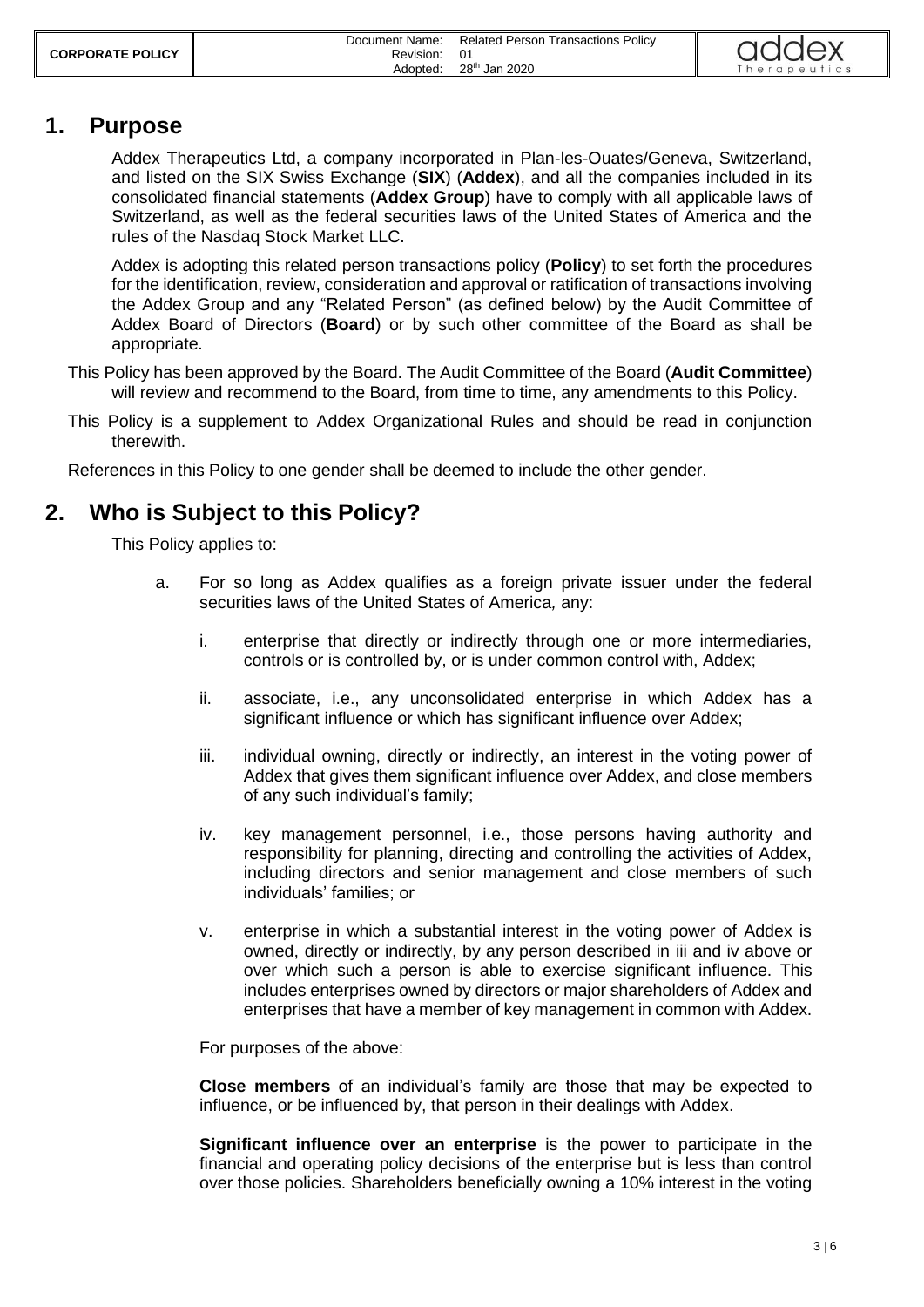

power of Addex are presumed to have a significant influence on Addex.

- b. Thereafter, any:
	- i. person who is, or at any time since the beginning of Addex last fiscal year was, a director or executive officer of Addex or a nominee to become a director of Addex;
	- ii. security holder known by Addex to be the beneficial owner of more than 5% of any class of Addex voting securities (a **Significant Shareholder**);
	- iii. **Immediate Family Member** of any of the foregoing, which means any child, stepchild, parent, stepparent, spouse, sibling, mother-in-law, father-in-law, son-in-law, daughter-in-law, brother-in-law, or sister-in-law of such person, and any person (other than a tenant or employee) sharing the household of such person; and
	- iv. firm, corporation or other entity in which any of the foregoing persons is an executive, partner or principal or similar control position or in which such person has a 5% or greater beneficial ownership interest (an **Affiliate**).

<span id="page-3-0"></span>These persons are referred to as **Related Persons**.

#### **3. Which Transactions are Subject to this Policy?**

This Policy applies in relation to

- a. for so long as Addex qualifies as a foreign private issuer under the federal securities laws of the United States of America: a transaction, arrangement or relationship (or any series of similar transactions, arrangements or relationships) in which the Addex Group and any Related Person are, were or will be participants in which the amount involved exceeds USD 120,000 (or the equivalent in Swiss Francs or foreign currencies), or which is unusual in its nature or conditions; and
- b. thereafter: a transaction, arrangement or relationship (or any series of similar transactions, arrangements or relationships) in which Addex and any Related Person are, were or will be participants in which the amount involved exceeds USD 120,000 (or the equivalent in Swiss Francs or foreign currencies).

These transactions are referred to as **Related Person Transactions**.

Transactions involving compensation for services provided to Addex as an employee, consultant or director shall not be considered Related Person Transactions under this Policy. A transaction, arrangement or relationship in which a Related Person's participation is solely due to the Related Person's position as a director of an entity that is participating in such transaction, arrangement or relationship shall not be considered a Related Person Transaction under this Policy.

#### <span id="page-3-1"></span>**4. Identification of Related Persons and Dissemination of Information**

Addex shall review all known transactions, arrangements and relationships in which Addex and a Related Person are participants to determine whether such transactions, arrangements and relationships constitute Related Person Transactions. In addition, each director and executive officer shall, and Addex shall request each Significant Shareholder to, notify all of his Affiliates and Immediate Family Members requiring that, before they or, with respect to Immediate Family Members, any of their Affiliates may engage in any Related Person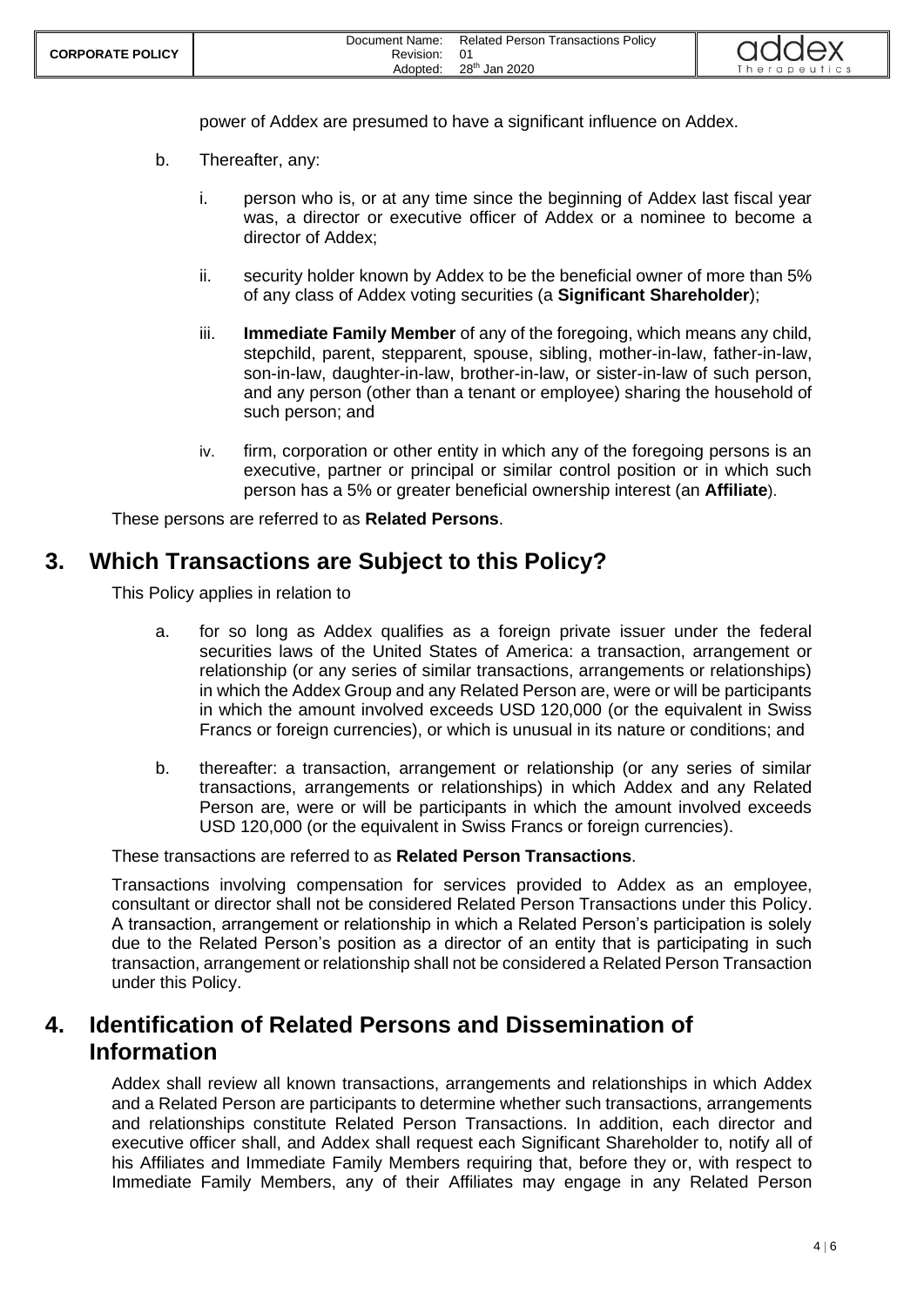Transaction, they must inform the director, executive officer or Significant Shareholder in advance and may not proceed with the transaction in the absence of approval pursuant to this Policy. The director, executive officer or Significant Shareholder shall be obligated to report the proposed transaction to Addex management for consideration and approval by the Audit Committee as a Related Person Transaction in accordance with the terms of this Policy.

# <span id="page-4-0"></span>**5. Advance Approval of Related Person Transactions**

Under this Policy, any proposed transaction that has been identified as a Related Person Transaction may be consummated or materially amended only following approval by the Audit Committee in accordance with the provisions of this Policy. In the event that it is inappropriate for the Audit Committee to review the transaction for reasons of conflict of interest or otherwise, after taking into account possible recusals by Audit Committee members, then the Related Person Transaction shall be approved by another independent body of the Board.

# <span id="page-4-1"></span>**6. Ratification of Related-Person Transactions**

Under this Policy, any Related Person Transaction, if not a Related Person Transaction when originally consummated, or if not initially identified as a Related Person Transaction prior to consummation, shall be submitted to the Audit Committee for review and ratification in accordance with the approval policies set forth above as soon as reasonably practicable. The Audit Committee shall consider whether to ratify and continue, amend and ratify, or terminate or rescind such Related Person Transaction.

## <span id="page-4-2"></span>**7. Approval Process and Guidelines**

- a. In the event that Addex proposes to enter into, or materially amend, a Related Person Transaction, Addex management shall present such Related Person Transaction to the Audit Committee for review, consideration and approval or ratification. The presentation shall include, to the extent reasonably available, a description of (a) all of the parties thereto, (b) the interests, direct or indirect, of any Related Person in the transaction in sufficient detail so as to enable the Audit Committee to fully assess such interests (c) a description of the purpose of the transaction, (d) all of the materials facts of the proposed Related Person Transaction, including the proposed aggregate value of such transaction, or, in the case of indebtedness, that amount of principal that would be involved, (e) the benefits to Addex of the proposed Related Person Transaction, (f) if applicable, the availability of other sources of comparable products or services, (g) an assessment of whether the proposed Related Person Transaction is on terms that are comparable to the terms available to or from, as the case may be, an unrelated third party or to employees generally and (h) management's recommendation with respect to the proposed Related Person Transaction. In the event the Audit Committee is asked to consider whether to ratify an ongoing Related-Person Transaction, in addition to the information identified above, the presentation shall include a description of the extent of work performed and remaining to be performed in connection with the transaction and an assessment of the potential risks and costs of termination of the transaction, and where appropriate, the possibility of modification of the transaction.
- b. The Audit Committee, in approving or rejecting the proposed Related Person Transaction, shall consider all the relevant facts and circumstances deemed relevant by and available to the Audit Committee, including, but not limited to (a) the risks, costs and benefits to Addex, (b) the impact on a director's independence in the event the Related Person is a director, Immediate Family Member of a director or an entity with which a director is affiliated, (c) the terms of the